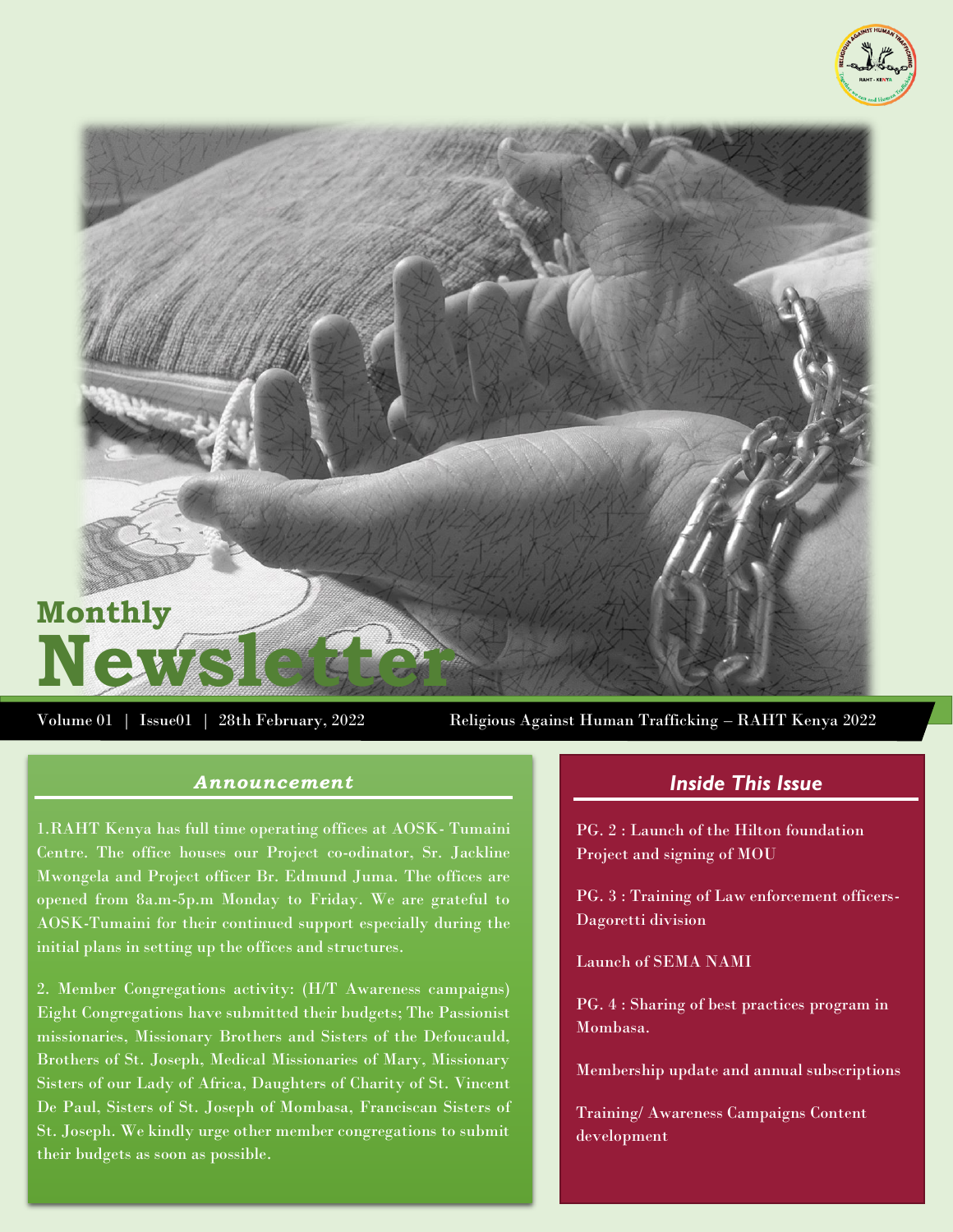

## *Launch of the Hilton foundation Project and signing of MOU*

The Hilton Foundation is a major sponsor of several organizations that are dedicated to eradicating human trafficking. Their scope on human trafficking includes "the elimination of human trafficking and exploitation, including child prostitution, forced labor, and slavery. The Foundation focuses its grantmaking in two main areas: combating human trafficking and its root causes, promoting anti-slavery movements and encouraging ethical supply chain practices in marketplaces based on respect for human rights."

RAHT is honored to have the Hilton foundation as one of its major partners in the support to eradicate human trafficking in Kenya. The foundation is funding all awareness-raising activities, survivor and rescue support to the RAHT network. Through the generous support, RAHT's work will be to solidify its support to communities and congregations in the fight against human trafficking. The activity was sealed by signing of the MOU between RAHT and Loreto Sisters Eastern Africa who are the Fiscal Agents of the Fund. RAHT Kenya is geared in awareness programs and trainings in the 25 dioceses of Kenya through member congregations, AOSK Units, SLYI, CJPC, RSCK and different Partner organizations. *Training/ Awareness Campaigns Content development*





RAHT Kenya in Consultation with CHTEA (counter human trafficking trust in Eastern Africa) held different forums and came up with an informed content to aid training/awareness facilitation for the Hilton-Raht project for the two years. The topics are people centered in regard to our target population. CHTEA too has a safe house which is a potential place for RAHT referral of survivors.

#### *Development of tools*

RAHT developed tools to be used in activities and reporting. Some tools will be handy in baseline and endline survey in determining the impact of the project.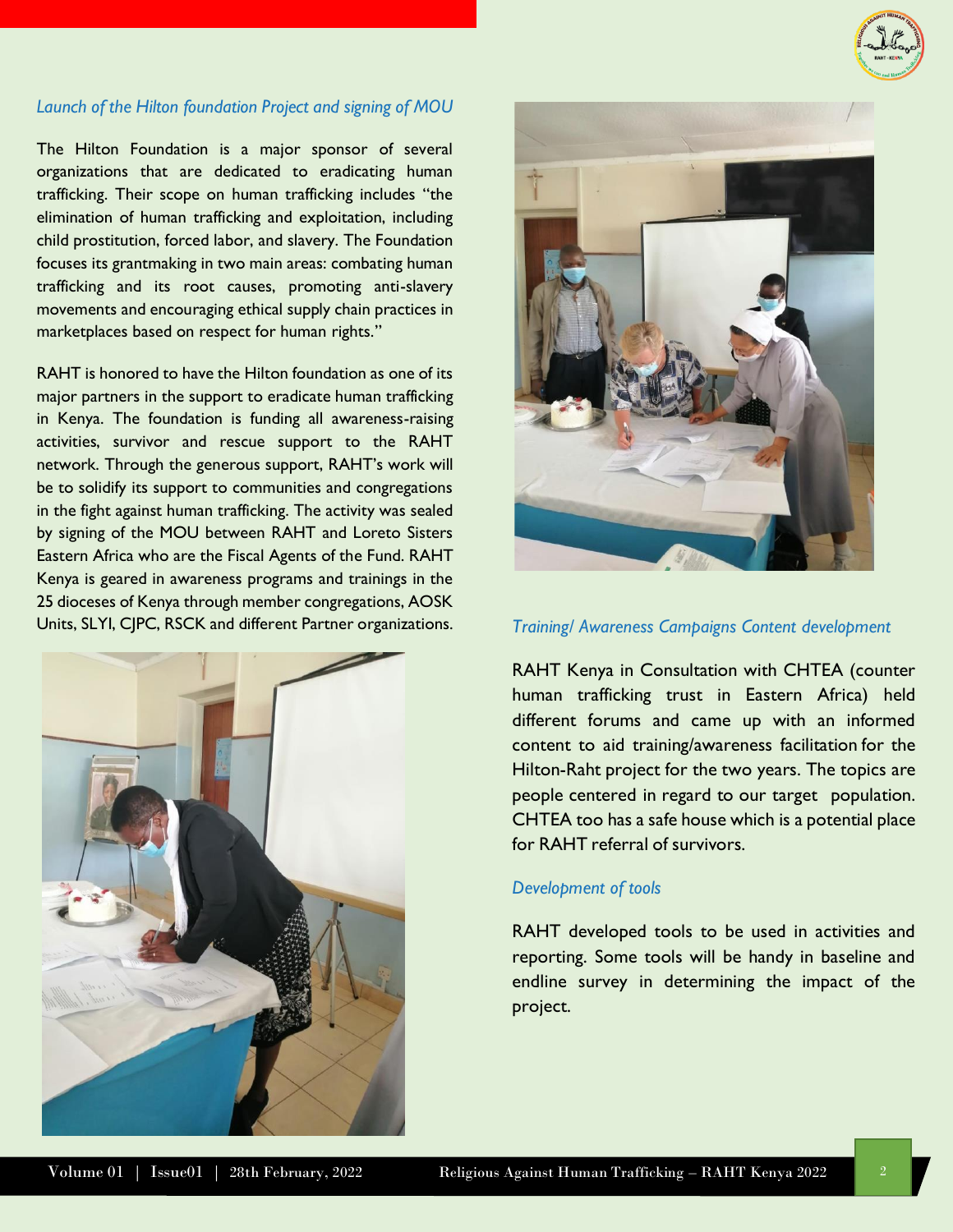



#### *Launch of SEMA NAMI*

"It is through advocacy we can translate the experiences and wisdom of challenging issues and re-imagine crimes and violence into new futures for us all. Advocacy involves more than creating change, it involves creating new possibilities for human-kind."

Through RAHT's Advocacy pillar, one of the grassroots organizations was founded. The group aims at creating awareness to vulnerable on the effects of human trafficking and how to overcome the challenges posed by trafficking. This Launch was done during the celebration of St. Bhakita day with key RAHT members and partners joining the team for the launch at JJ McCarthy retreat house in Westlands, Nairobi.



*6 activities for the month*



*51 participants*



*5 new memberships*

## *Training of Law enforcement officers- Dagoretti division*

The police are part of the first responders who handle cases related to human trafficking in Kenya. They have a great deal of experience in law-enforcement, particularly in dealing with human trafficking. As part of their mandate tofight crime and uphold the rule of law, the police officers have the legal authority to act on reports of human trafficking.

RAHT Kenya trained 14 Police officers from Dagoretti division on the  $17<sup>th</sup>$  and  $18<sup>th</sup>$  February 2022 at the AOSK-Tumaini center. The key output being creating an allinclusive system that is well equipped to support the eradication of human trafficking. Talitha Kum through Sr. Gabriella, in the opening speech; emphasized on the importance of partnerships with the police in ensuring the malice of human trafficking ends from all aspects of humanity.

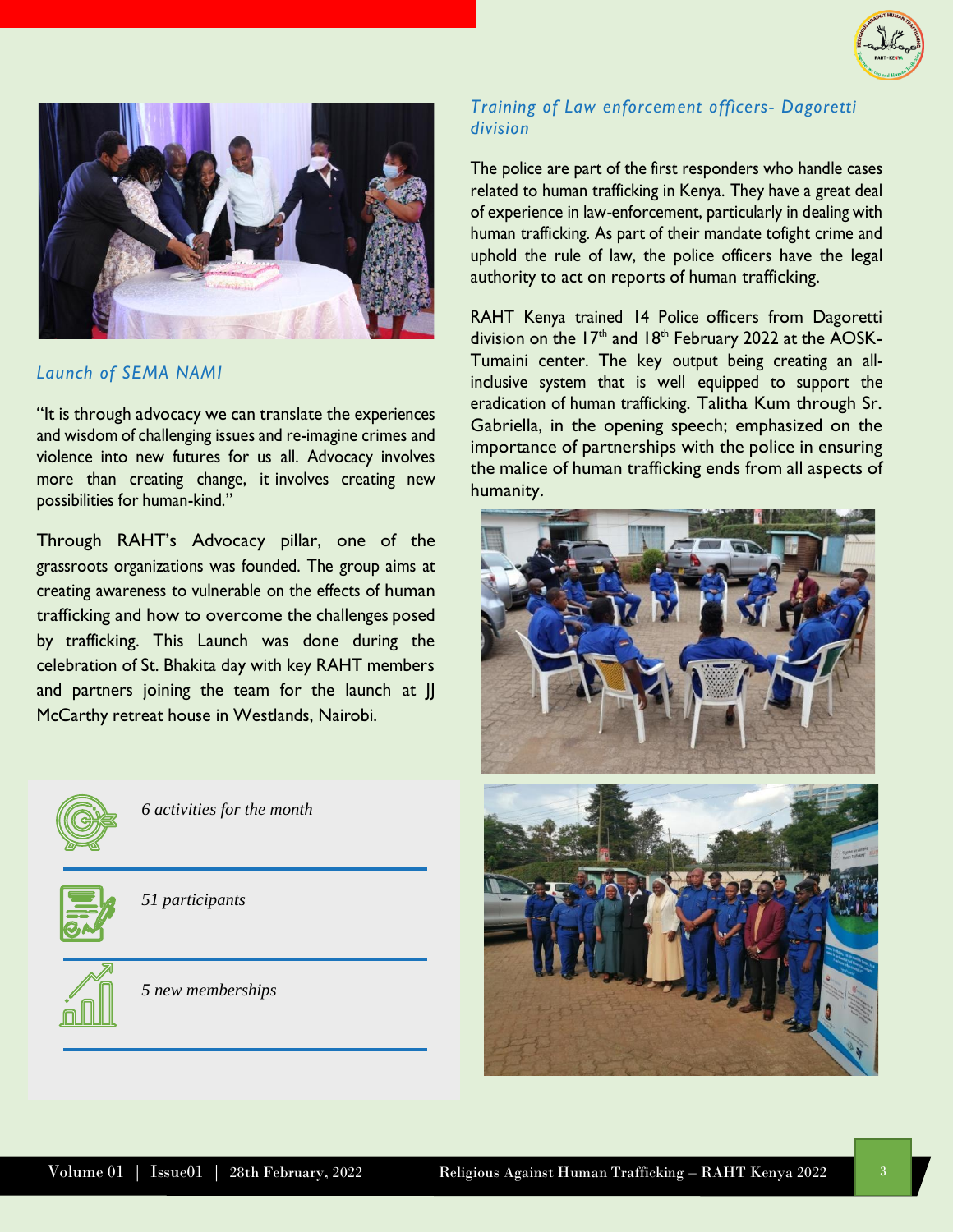

# *Sharing of best practices in Mombasa.*

Trainers on Human Trafficking have a lead role in the prevention and de-mystification of human trafficking. In Kenya RAHT has taken the mandate to educate and train community response people and trainers on Human trafficking. The training materials have been designed to support the task of pre-emption and to sensitize trainers to the realities of human trafficking and to convey the challenges of human trafficking prevention. In our view the trainers must be sensitized to the challenges that lie ahead and that are yet to be empowered to inspire them to capacities to become role models promoting the right and the right people to do the right thing.

## *Membership update and annual subscriptions*

On the first week of February, RAHT held its annual general meeting with its key partners attending the session. The partners were updated on their membership status and did their annual subscription. 24 congregations were represented in the annual general meeting with 5 new members from the Passionists Missioneries, Brothers of St. Josephs Charles Lwanga, Brothers of St. Peter Clever, Brothers of Our Lady of Perpetual help. With the new membership, the work of RAHT will be well represented in the various congregations across the country.





Through the generous support from Talitha Kum International, RAHT conducted a training in May 2021 for first responders in Mombasa County. In February 2022, an assessment was conducted which entailed verification of the team's understanding of human trafficking and ability of the team in handling cases related to human trafficking. 23 participants took part in the follow up process. The group demonstrated their abilities and skills whichwill be able to help them advocate and stand against vices promoting human trafficking in Mombasa.



*2022 Hilton Project Programme*

The project coordinator as well shared the 2022 project program urging the partners present to share their annual plans for inclusivity in the RAHT calendar. Each member congregation is to plan for human trafficking awareness program targeting 120 persons and above in their respective Regions by end of February.

#### *Consent from the Superiors*

A letter was sent to all Superiors/Leaders of the member congregations with an overview of the expectations from Hilton-RAHT Project. By end month, we have received positive responses from a good number of congregations ready for the implementation process. Some have already submitted their budget ready for the subgrant. The activities will be spread throughout the year.